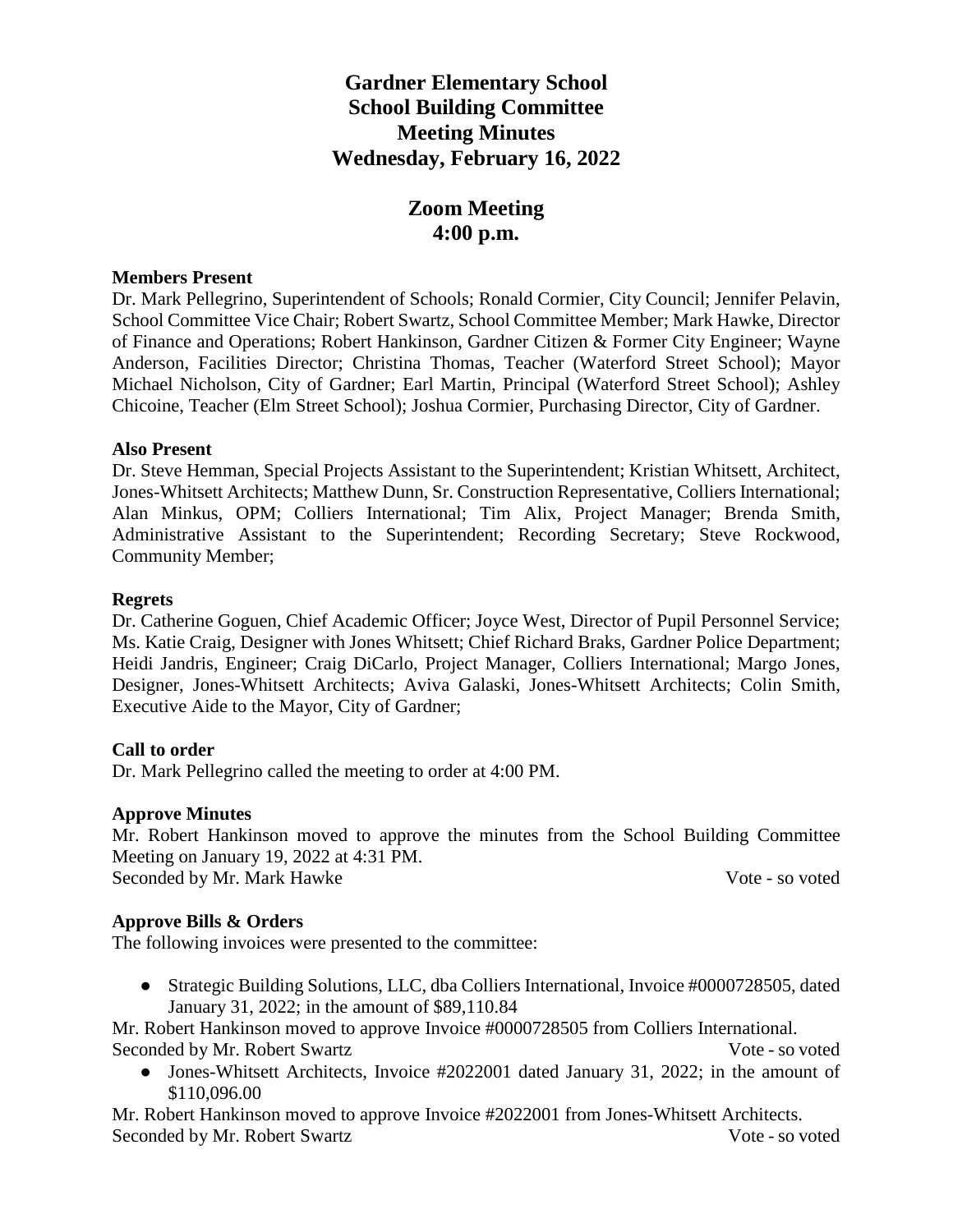● Bacon Construction Co, Inc. Invoice #14 dated January 31, 2022; in the amount of \$2,297,801.48

Mr. Robert Hankinson moved to approve Invoice #14 from Bacon Construction Co, Inc. Seconded by, Mr. Robert Swartz Vote - so voted

• Allied Testing Laboratories, Inc. Invoice # 23638 dated December 4, 2021, in the amount of \$775.00

Mr. Robert Hankinson moved to approve Invoice #23638, from Allied Testing Laboratories., Inc. Seconded by, Mr. Robert Swartz Vote - so voted

• Allied Testing Laboratories, Inc. Invoice # 23781 dated January 15, 2022, in the amount of \$225.00

Mr. Robert Hankinson moved to approve Invoice #23781, from Allied Testing Laboratories., Inc. Seconded by, Mr. Robert Swartz Vote - so voted

## **Report from OPM:**

Mr. Tim Alix updated the committee with the Project Budget Report, we are doing very well financially on the project. We are about 50% complete on construction.

Dr. Hemman wanted to report the City Treasurer and Auditor also get the total Construction Budget Report every month.

Mr. Alix reported the window testing has been working out well with the new caulking, all windows have been reviewed and we are on the right track.

The window testing had slowed down the masons but, they are now moving forward; now that the work has begun they are making up for lost time and we are still on target for July 15. We just had our monthly virtual meeting with MSBA and they are up to date with what is going on in the field. We also shared the drone pictures with them of the site to date. Pleased the schedule is moving along.

Materials and supplies are coming in sooner than had first been told, all is coming together.

## **Site Update:**

Mr. Matthew Dunn reviewed the recent site activity with the committee.

## **Site**

• Poured the Loading Dock approach slab, getting it ready for the generator.

# **Building A**

- Soffit framing, insulation, sheet-rocking and taping on second and third floors.
- Prime and finish painting on first floor. Priming on second floor
- Installation of wall and floor tile in the first floor toilets. Started on second floor.
- Conducted the Hydrostatic Test of the Fire Protection system. It passed.
- Completed hanging light fixtures on first and second floors.

## **Building B**

- Installed flat roof system above the Kitchen, Cafeteria and Gym.
- Installed skylights and skylight security screens on the gym roof.
- Completed installation of windows.
- Completed application of Air Vapor Barrier system.
- Completed majority of interior stud framing on all floors.
- Electrical roughing of second floor.

## **Building C**

- Completed spray insulation of exterior walls.
- Insulation and sheet-rocking on all floors.
- Fire Protection, Plumbing and Electrical roughing completed on all floors.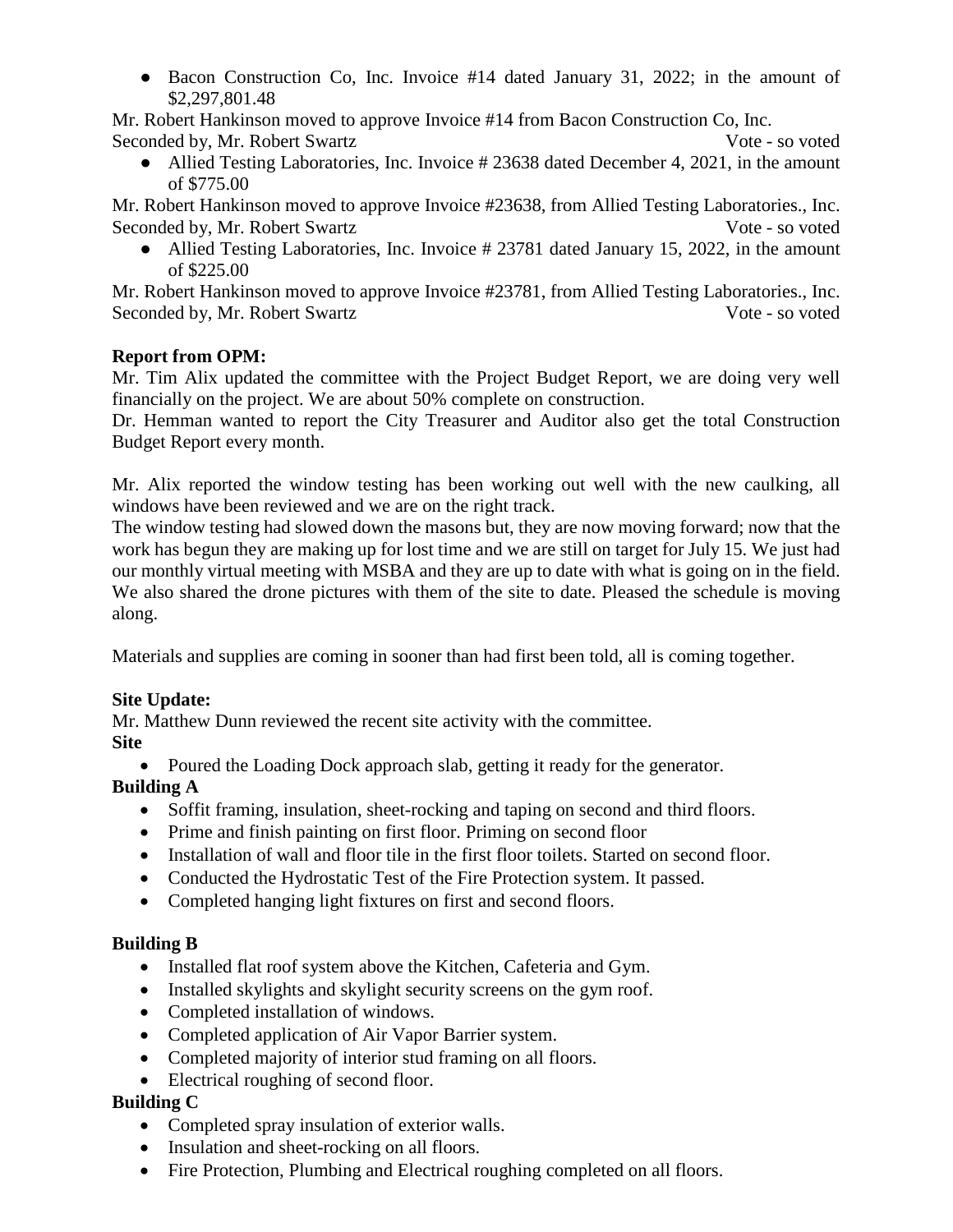## B**udget Update:**

Mr. Tim Alix reviewed the finance budget with the full committee overall doing really well financially on the project, and are still running on target.

## **Change Orders Recommendations this far:**

- Change Order 1- \$222,206.07 was approved 3.17.2021
- Change Order  $2 $54,350.00$  was approved 4.7.2021
- Change Order 3 \$81,982.23 was approved 5.19.2021
- Change Order 4 \$\$83,955.56 was approved 6.2.2021
- Change Order 5 \$81,046.34 was approved 7.21.2021
- Change Order  $6 $61,332.67$  was approved  $8.4.2021$
- Change Order 7 \$65,002.00 was approved 9.1.2021
- Change Order 8 \$133,047.02 was approved 9.15.2021
- Change Order 9 \$120,300.04 was approved 10.20.2021
- Change Order 10 \$83,985.00 was approved 11.17.2021
- Change Order 11 \$374,391.00 was approved 12.15.2021
- Change Order 12 \$99,701.46 was approved 1.19.2022
- Change Order 13 \$164,774.00 for approval 2.16.2022

Mr. Kristian Whitsett reviewed Change Order #13, that was already reviewed and discussed in detail with the finance subcommittee, most change orders have been approved at different meetings, but prices might have been updated.

## **Summary of Requests** -

|         | CO#108 | Stain to wood paneling                                     |    | \$4,836.00  |
|---------|--------|------------------------------------------------------------|----|-------------|
| $\circ$ |        | CO#142.1 Change Network switches (Not to exceed)           |    | \$38,470.00 |
| O       | CO#174 | C-Wing Soffit Detail – change in AVB                       |    | 9,231.00    |
| $\circ$ | CO#187 | Add Caulking at Diffusers in Masonry                       | S  | 2,265.00    |
| O       |        | CO#191.1 Clerestory Walls & Steel Supports (Not to exceed) | S  | 6,717.00    |
| ∩       | CO#200 | Blocking and power for 2 TV's and Lights                   | \$ | 4,234.00    |
| ∩       | CO#202 | Plumbing fixtures in C104                                  |    | 391.00      |
|         | CO#204 | <b>Power for Tablet Charging Stations</b>                  |    | \$45,242.00 |
| ∩       | CO#205 | <b>Trash Units in Bathrooms</b>                            |    | \$13,220.00 |
|         | CO#206 | Chase Wall in Mechanical Room (Credit)                     | S  | 1,707.00    |
|         | CO#211 | Unistrut in Kitchen                                        |    | 2,249.00    |
| ∩       | CO#212 | Solar Film                                                 |    | \$15,754.00 |
| ∩       | CO#213 | Glass Folding Partition Support (Not to exceed)            |    | \$14,828.00 |
| ∩       | CO#214 | Credit for T-Stat locations (Credit)                       | \$ | 885.00      |
|         | CO#220 | Deck Oven Price Increase                                   |    | 9,929.00    |
|         |        |                                                            |    |             |

#### **TOTAL** \$164,774.00

Mr. Mark Hawke made a motion to approve Change Order #13 for the amount of \$164,774.00 Seconded by Ms. Jennifer Pelavin Vote – So Voted

Mr. Mark Hawke made a motion to approve the Change of Contract Sum bringing the New Contract Sum to \$63,426,918.49

Seconded by Mr. Robert Hankinson Vote – So Voted